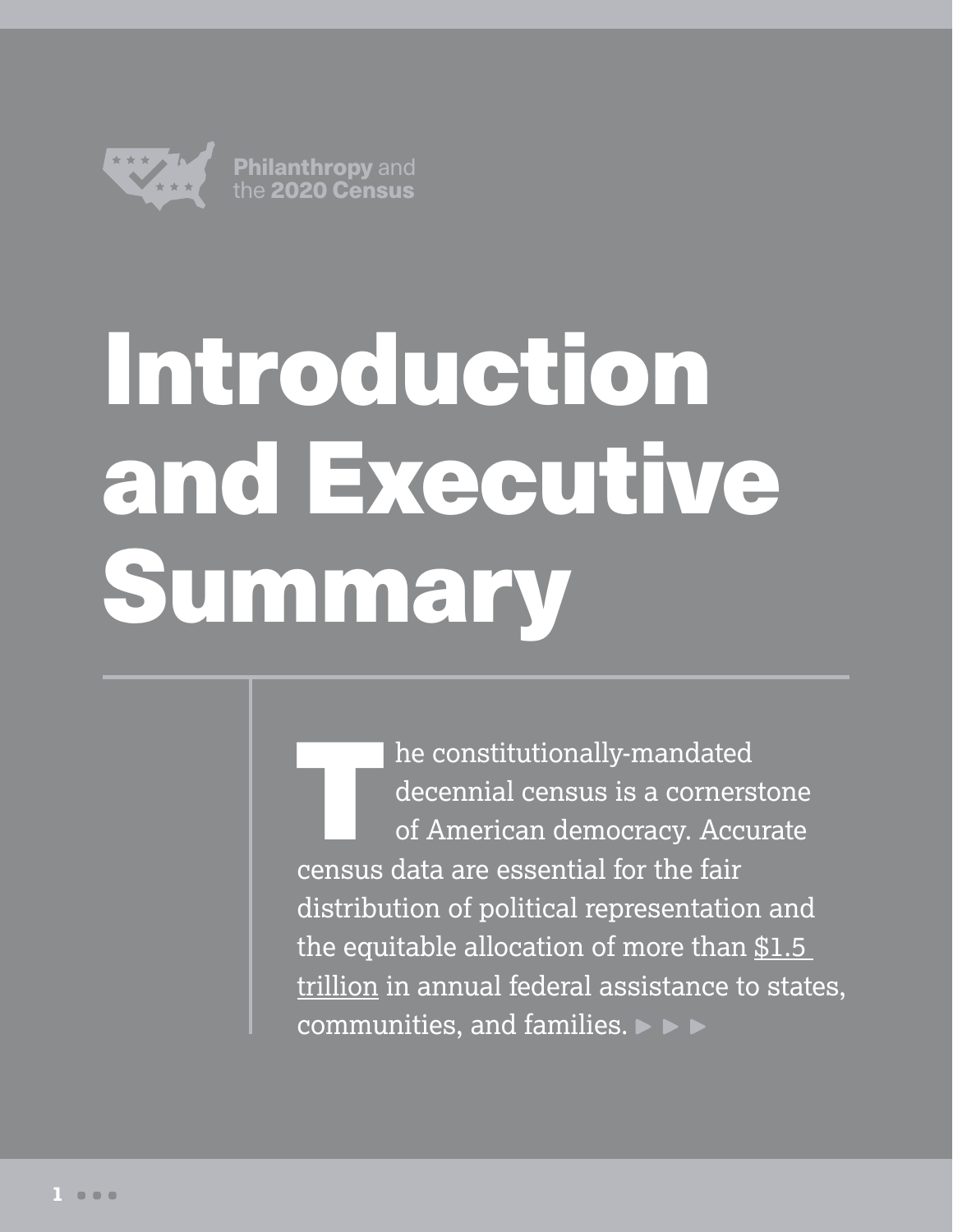Yet historically, the census has disproportionately undercounted people of color, immigrants, young children, and low-income households across the country. The result: communities and states that are home to significant numbers of these populations have less representation and fewer resources and are, in turn, less able to meet the needs of all residents.

The U.S. census is about voice and representation. It is about power. It is about resources. It is about democracy.

Recognizing these facts, a group of national funders began to meet in 2015 to discuss how philanthropy could make a difference in assuring a fair and accurate count. Over the months and years that followed, the collaborative grew to include hundreds of foundations working with partners at all levels across the country. In the face of divisive policy fights, a global pandemic and ever-shifting timelines for completing the count, the funders and their grantees kept their eyes on the prize of achieving a census that would provide an accurate accounting of historically undercounted populations.<sup>1</sup>

# **A Sprawling Collaborative Effort**

At the national level, a small group of funders working together as the Democracy Funders Collaborative Census Subgroup rallied and organized more than 100 funders to contribute \$118 million toward a coordinated "plan of action." Combining pooled funding and aligned grants from participating foundations, the collaborative supported more than 260 grantee organizations engaged in litigation, advocacy, outreach and other activities. They also created a special fund, the Census Equity Fund, to pool funds in support of grassroots get-out-the-count operations in targeted states. Meanwhile, funders at the regional, state and local levels formed collaboratives of their own aimed at getting out the count.

To facilitate coordination and alignment across philanthropy and its nonprofit partners, the national funders supported the development and dissemination of a virtual flood of resources, technical assistance, communications and messaging support, and more.

Among the headline results of the funders' work: billions in federal and state government appropriations toward a fair and accurate census count; defeat of a divisive plan to add a citizenship question to the census that would have stoked added fear and reduced census participation in immigrant communities; and coordinated campaigns across the nation to mobilize historically undercounted communities to stand up and be counted.

"It was a large, networked effort that brought different perspectives to the table, enabled all of us to think creatively, and really set out to make a difference in protecting one of the fundamental

**No. No. 16** 

<sup>1</sup> Historically undercounted groups also have been referred to as "hard to count," but census experts and advocates have moved away from that term because of the *belief that it places blame for undercounts on people and communities instead of the institutions and systems charged with administering a fair and accurate census. In this report, we mainly use the term "historically undercounted" groups or communities.*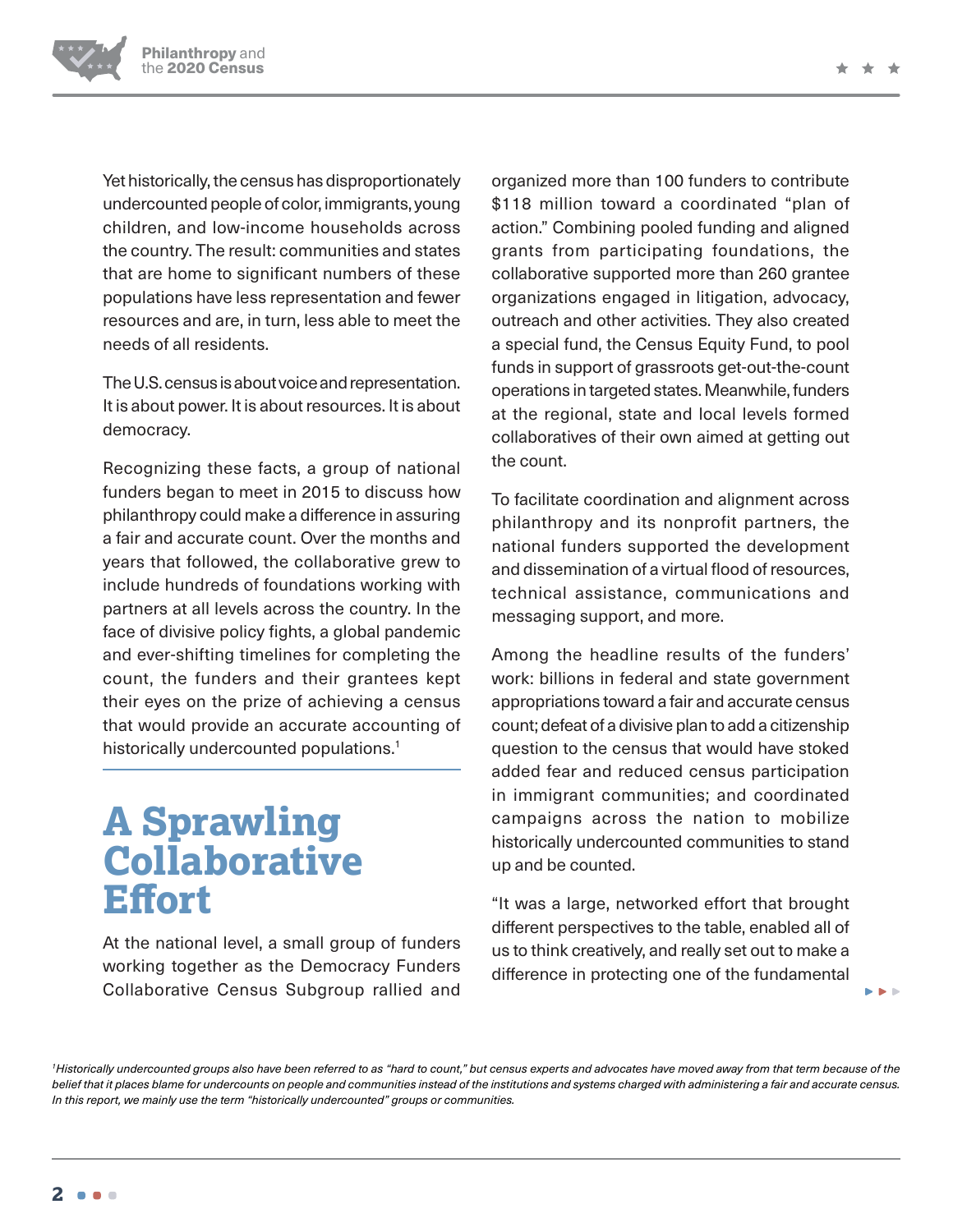$\blacktriangleright$   $\blacktriangleright$   $\blacktriangleright$ 



pillars of American democracy," said Geri Mannion, director of the Strengthening U.S. Democracy Program and Special Opportunities Fund with Carnegie Corporation of New York.

Amy Desler, who manages a statewide education initiative for the Communities Foundation of Texas, said funders in her state had never collaborated on the census before—but the 2020 cycle changed all that as the foundation and its partners built a statewide partnership to get out the count. "The national funder collaborative really inspired and supported us to make something happen here in Texas," she said.

Gary Bass, executive director emeritus of the Bauman Foundation in Washington, DC, and chair of the Census Subgroup, said he was "amazed and humbled" at how philanthropy responded. "I think we made census cool," he said.

# **About This Report**

In this report commissioned by the subgroup, we review how the funders came together at the national level, how the collaborative grew over time into a community of diverse funders and stakeholders, and how it responded to some of the unique challenges of the 2020 census. We also present lessons learned about what worked, where philanthropy and its partners fell short of their goals, and how to do better going forward.

This report is based on interviews with more than 25 funders involved in the 2020 census collaborative, in addition to selected nonprofit representatives and consultants. It is part of a broader effort to evaluate the work of philanthropy and its partners during the 2020 census cycle, with a focus on lifting up lessons and ideas to help guide the field's ongoing investments in democracy and other urgent issues, including preparations for the 2030 census.



**The unique power of the collaborative was that it wasn't just a small group of funders doing the work alone. It was hundreds of folks making connections and being able to elevate the issues and concerns that mattered to them. It was a whole group of people working together toward a common goal instead of lots of random pieces happening on their own."**

*Florencia Gutierrez, Senior Research Associate, Annie E. Casey Foundation*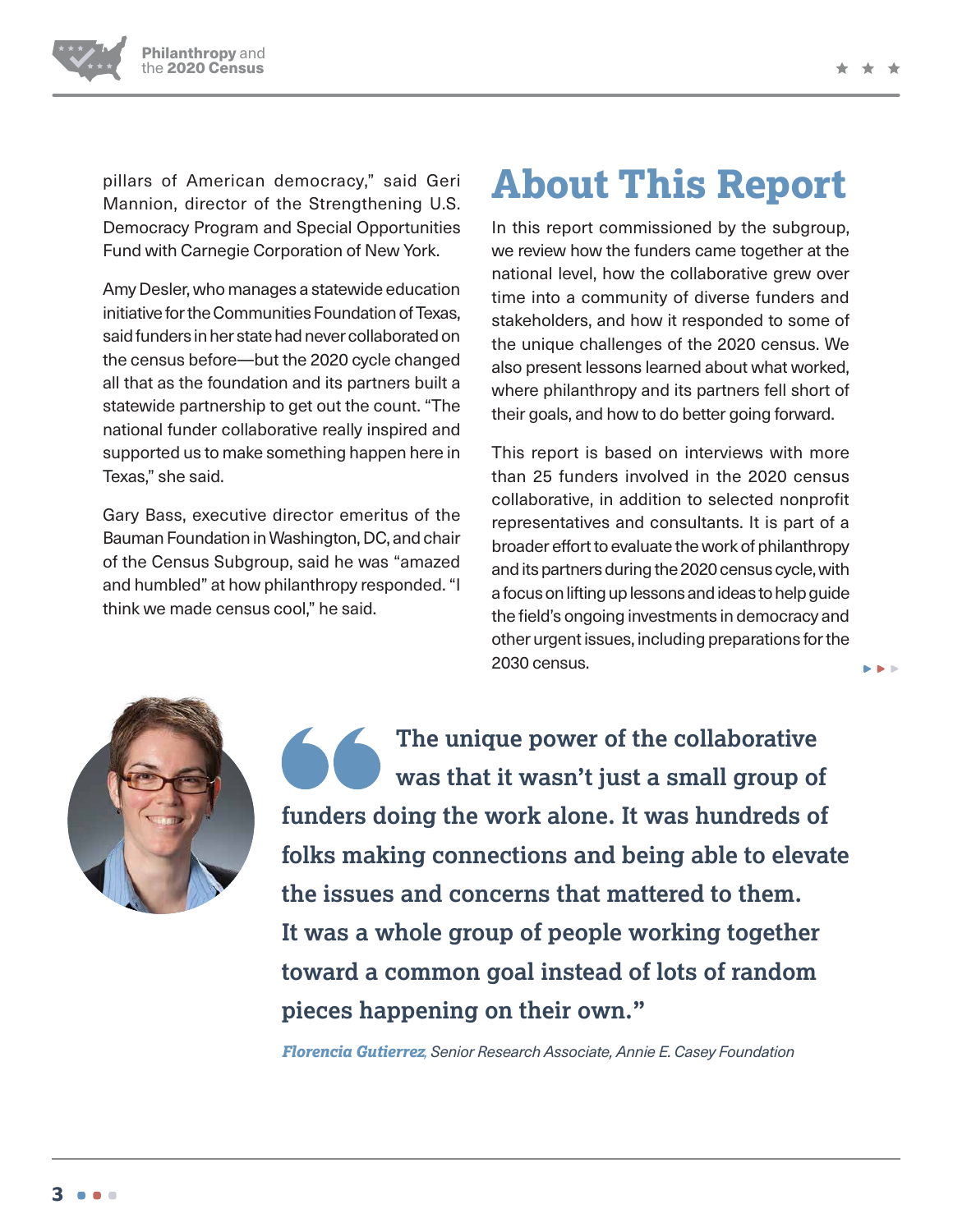# **Key Takeaways from Philanthropy's Work on the 2020 Census**

Funders engaged in philanthropy's work on the 2020 census offered a range of takeaways for colleagues to consider as they strive to collaborate on other urgent issues facing society and communities. The report discusses lessons learned in the following core areas:

#### **Creating a collaborative ethos.**

What worked. The Census Subgroup and its partners at the Funders' Committee for Civic Participation's Funders Census Initiative and United Philanthropy Forum were able to bring a cohesive and inclusive spirit to philanthropy's collaborative work based on the understanding that all funders were welcome for their contributions and engagement.

What philanthropy could do better. Given the time-limited nature of census work, as well as the unique threats to the 2020 census that helped attract added funder support, funders and partners expressed some concern about philanthropy's ability to join together on an ongoing basis and invest in other urgent issues in similar ways.

#### **Achieving clarity of purpose and message.**

What worked. From the beginning, the census funders were organized around a three-part plan of action focused on the goal of achieving a fair and accurate count among

historically undercounted communities. At a time when philanthropy and society increasingly are focused on issues of equity and racial justice, the clarity of the funders' objectives resonated.

What philanthropy could do better. Even with a sharp focus on historically undercounted groups, funders often were rebuffed in their outreach to philanthropic colleagues and government, business and community partners due to the political debate over the 2020 census, including the citizenship question and other issues.

#### **Building a core central group.**

What worked. The Census Subgroup evolved over time to include a core of funders that were deeply committed to a fair and accurate census. The work was ably and effectively steered by a small group of foundation leaders and consultants with hard-earned expertise on the census and related issues, and a seasoned understanding of how to build and manage coalitions.

What philanthropy could do better. As philanthropy considers how to create more "evergreen capacity" on the census and other democracy issues, some funders suggested investing collectively in staffing and infrastructure that could broaden the base of individuals charged with keeping the trains running and coordinating grantmaking and other work.

#### **Starting early.**

What worked. Most funders suggested that philanthropy's timeline for engaging on the 2020 census was about right. Especially considering that subgroup members were meeting as early as May 2015 to discuss strategy, the consensus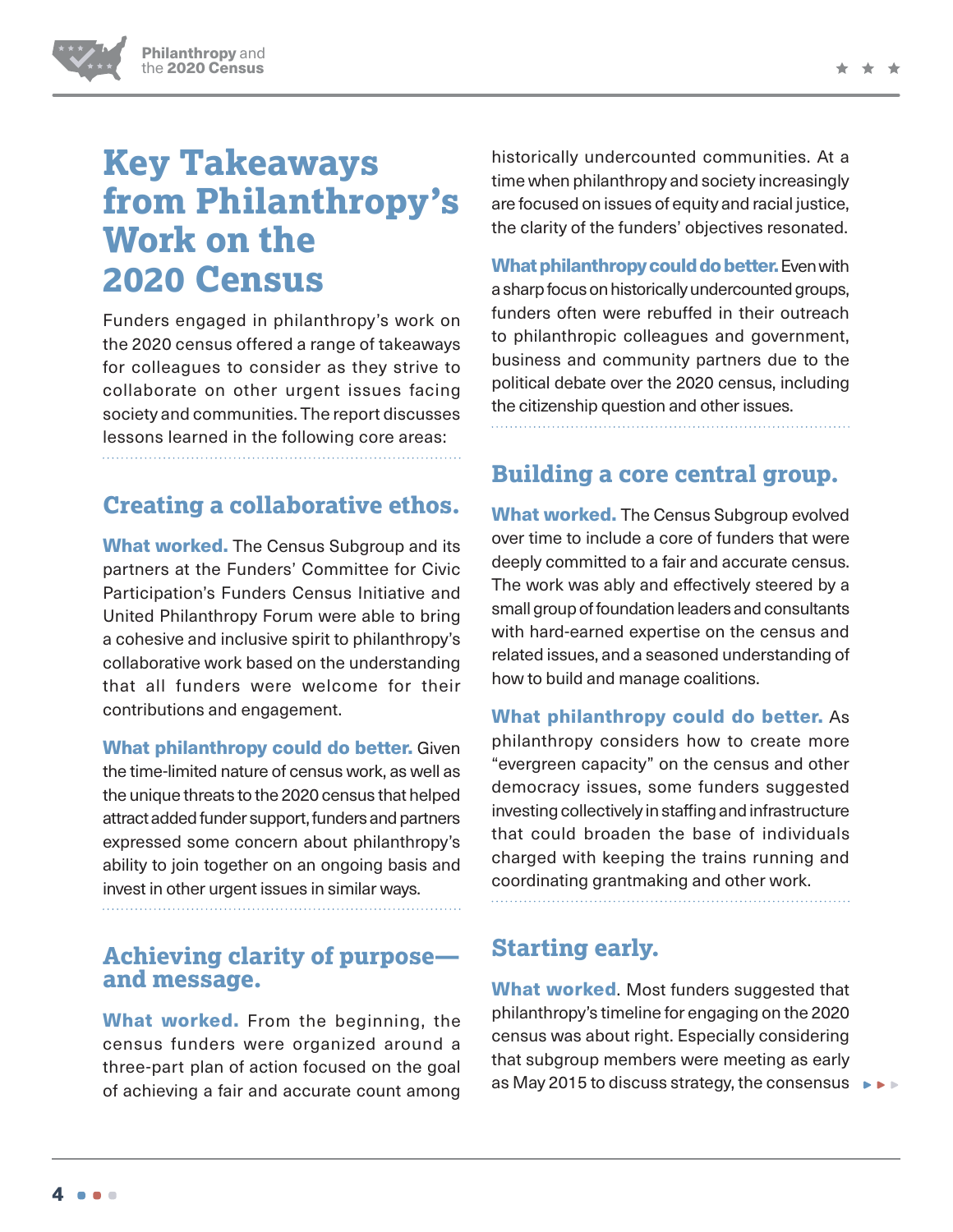was that there was adequate time for the collaborative to fine tune its plans and start engaging with other funders and stakeholders.

What philanthropy could do better. The fact that national funders were well into their planning and grantmaking by the end of 2017 didn't mean funders at all levels got an early start. Interviews turned up several examples where starting earlier could have made an important difference, particularly in securing state and local support for getting out the count.

#### **Fundraising and funder recruitment.**

What worked. The effort to recruit and engage a diverse and broad group of funders in collaborative work on the 2020 census was an enormous achievement. Active funder recruitment was baked into the subgroup's plans and strategies from the start.

What philanthropy could do better. The varying roles of the Census Subgroup, the Funders Census Initiative and United

Philanthropy Forum weren't always clear when it came to funder engagement. In addition, it took time before the subgroup and the Funders Census Initiative could clarify their respective roles and mandates.

**Building coordination and alignment among funders.**

What worked. In the same way that the subgroup, the Funders Census Initiative and United Philanthropy Forum worked collaboratively on funder recruitment, each entity also was deeply involved in educating funders and trying to ensure that their investments and initiatives were aligned toward the broader goal of a fair and accurate census.

What philanthropy could do better. Wading through all of the information and resources produced by the funders and their stakeholder partners was sometimes a challenge, although the development and launch of the Census Counts collaborative's website in early 2019 provided a helpful central clearinghouse of available content.



**• Photos courtesy of the Oklahoma Policy Institute; Fair Count; and The Illinois Coalition for Immigrant and Refugee Rights**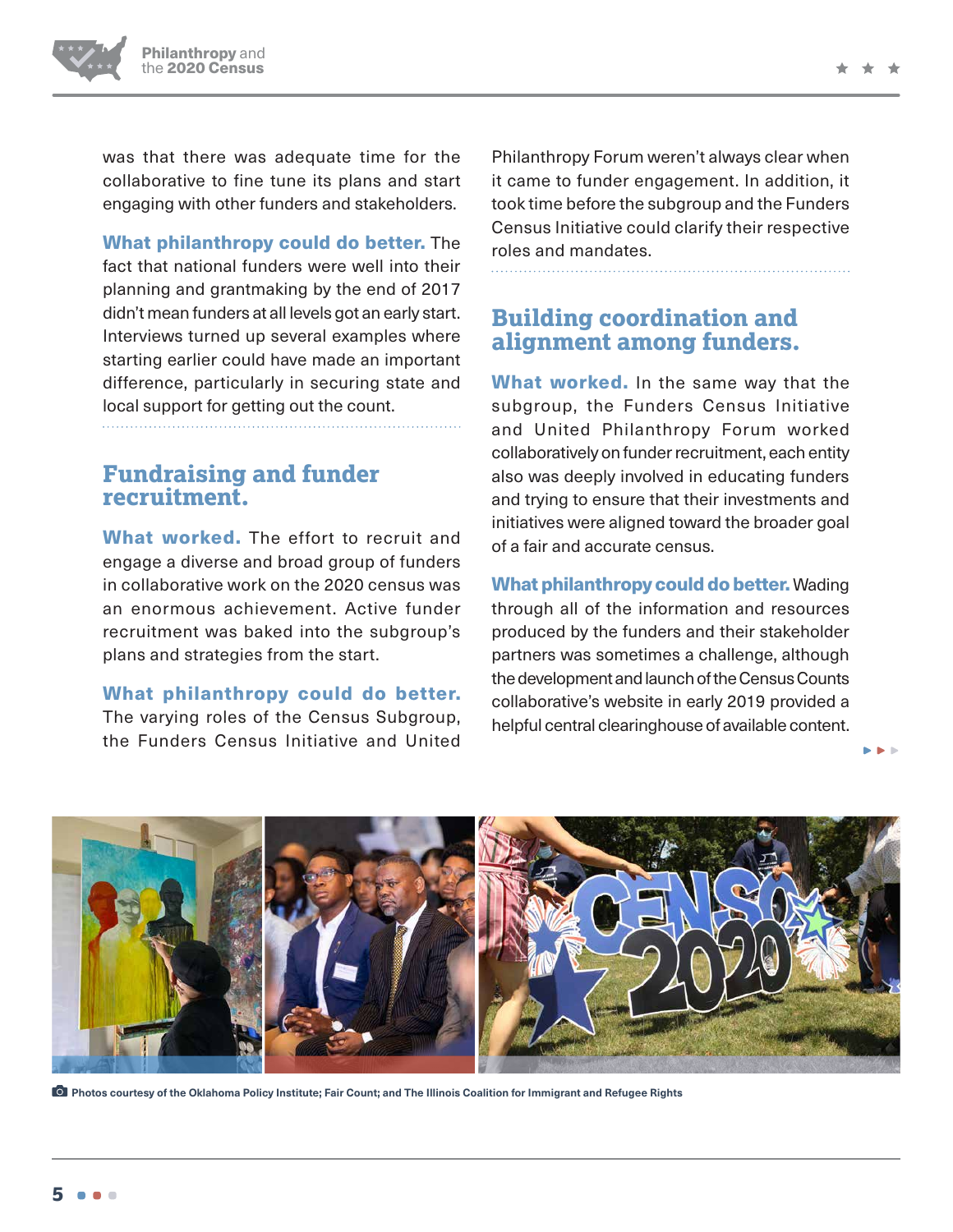

**It was a large, networked effort that brought different perspectives to the table, enabled all of us to think creatively, and really set out to make a difference in protecting one of the fundamental pillars of American democracy."**

*Geri Mannion, Director, Strengthening U.S. Democracy Program and Special Opportunities Fund, Carnegie Corporation of New York*

#### **Adopting flexible strategies.**

What worked. The funders and stakeholders regularly adapted strategies and shifted gears in response to events both nationally and on the ground. The funders also were open to extending their focus to issues and concerns that had not been on their radar previously, such as census digital organizing and census data quality. The subgroup also launched the Census Equity Fund in late 2018 based on funder and stakeholder interest.

What philanthropy could do better. Given the backdrop of a harrowing census cycle that brought numerous unexpected turns, the flexibility of the funders and stakeholders was universally commended as a signature (and historic) feature of the work.

#### **Building Community with Stakeholders and Nonprofits.**

What worked. Funders were conscious of the importance of building a powerful partnership between philanthropy and nonprofits. From quarterly meetings between funders and stakeholders to regular consultations with

grantees on strategies and tactics and where philanthropic resources could help most, funders sent a message of collaboration and respect.

What philanthropy could do better. Funders and stakeholders alike conceded that the 2020 census funders and their grantees did not entirely eliminate the consequences of the power differential that so often stands in the way of productive and trusting fundergrantee relationships. At times, there were key stakeholders who felt philanthropy was making important decisions on its own, or that their work was being micromanaged to some degree.  $\star$ 

## **Fast Facts!**

Combining pooled funding and aligned grants from participating foundations, the national funder collaborative for the 2020 census supported more than 260 grantee organizations engaged in litigation, advocacy, outreach and other activities.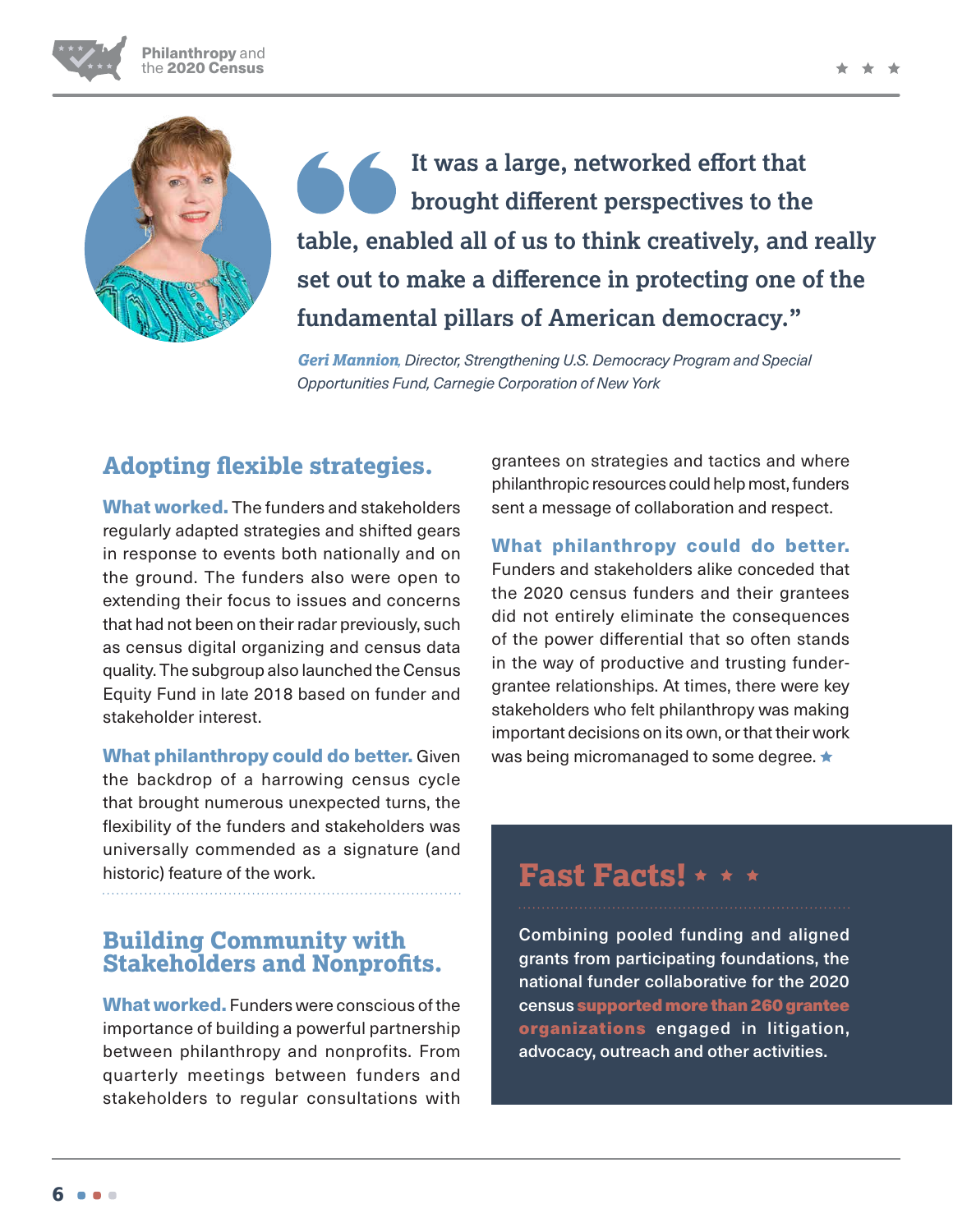# **By the Numbers:** The 2020 Census **Funder Collaborative<sup>1</sup>**



<sup>1</sup> Numbers on philanthropic funding are based on self-reporting by foundations to the Democracy Funders Collaborative Census Subgroup; the totals do not necessarily *reflect all philanthropic funding for 2020 Census work.* 

*2 Based on interviews conducted by [ORS Impact for the 2020 Census State-by-State Reports, August 2021.](https://funderscommittee.org/2020censusstatereports/) (Note: Total includes \$30 million in state philanthropic funding in California or 40% of all state philanthropic funding.)*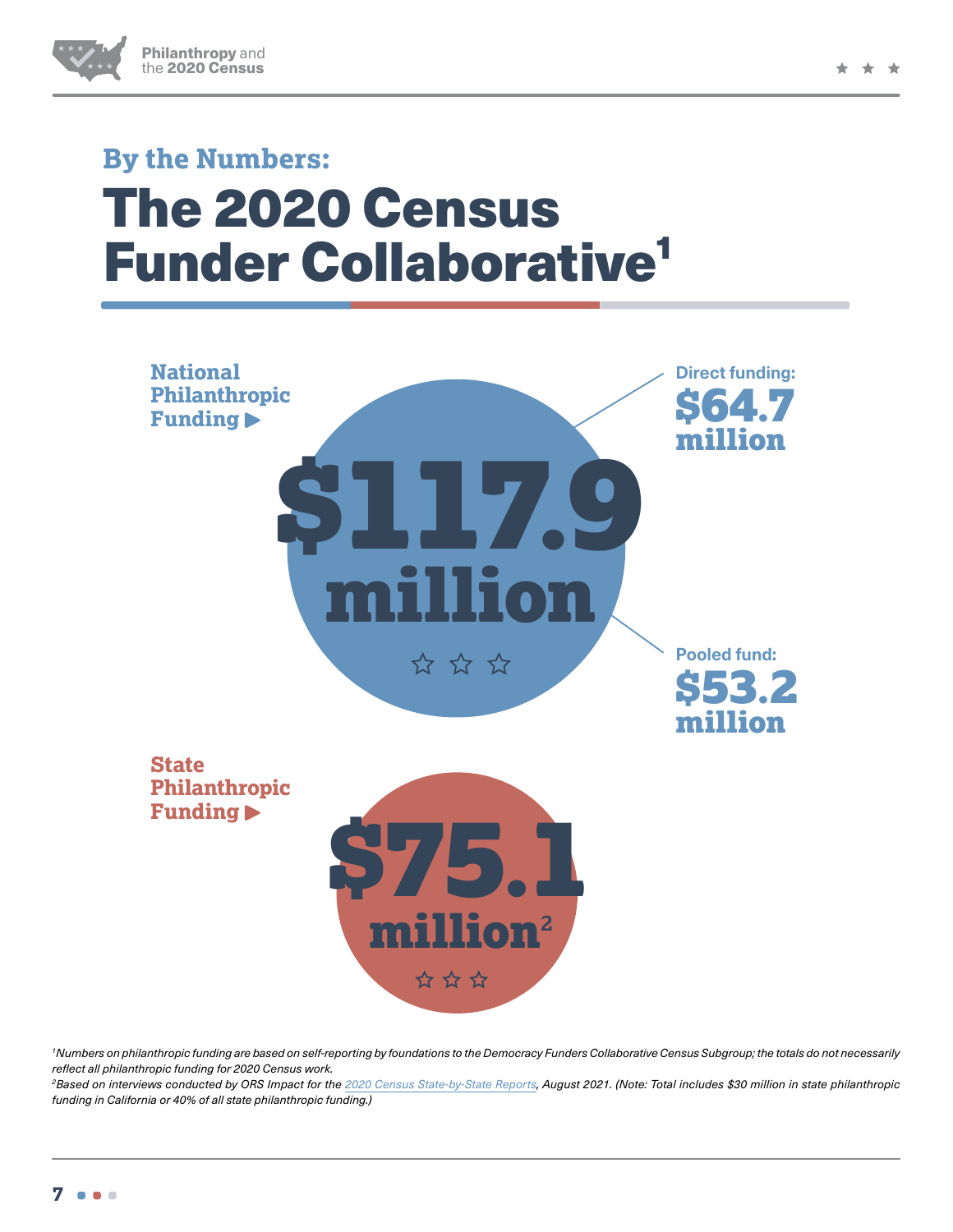

# **Where the National Spending Went3**



<sup>3</sup> All Get Out the Count includes support for national hub groups working to increase census participation in historically undercounted communities as well the national *Census Equity Fund grantmaking to state and local organizations; Census policy and operations includes support for organizing, public education and advocacy on key issues affecting the census at all levels of government, including education and advocacy related to government spending; Communications/Media includes paid advertising, social media, and content and message development; Coordination and Evaluation includes outreach to other sectors, meeting and convening costs, evaluation, and other program and management costs; Research includes support for data gathering, analysis, and data products on census-related topics. Census work is not always easily categorized as one type of activity shown in this pie, but this helps to show funding priorities.*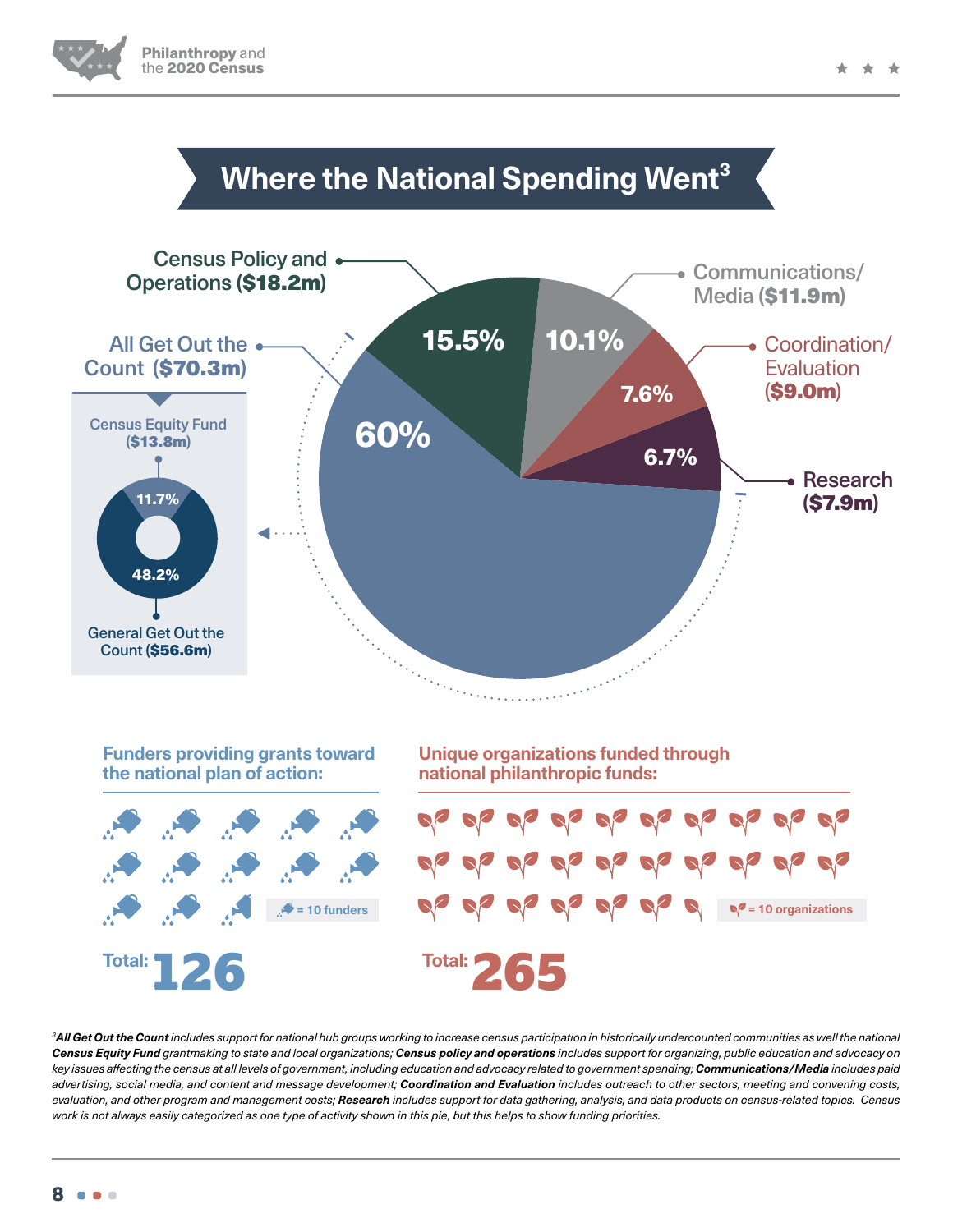

## **Philanthropic Funding for State-Based Activities**





**(includes \$13.8 million from the national Census Equity Fund)**